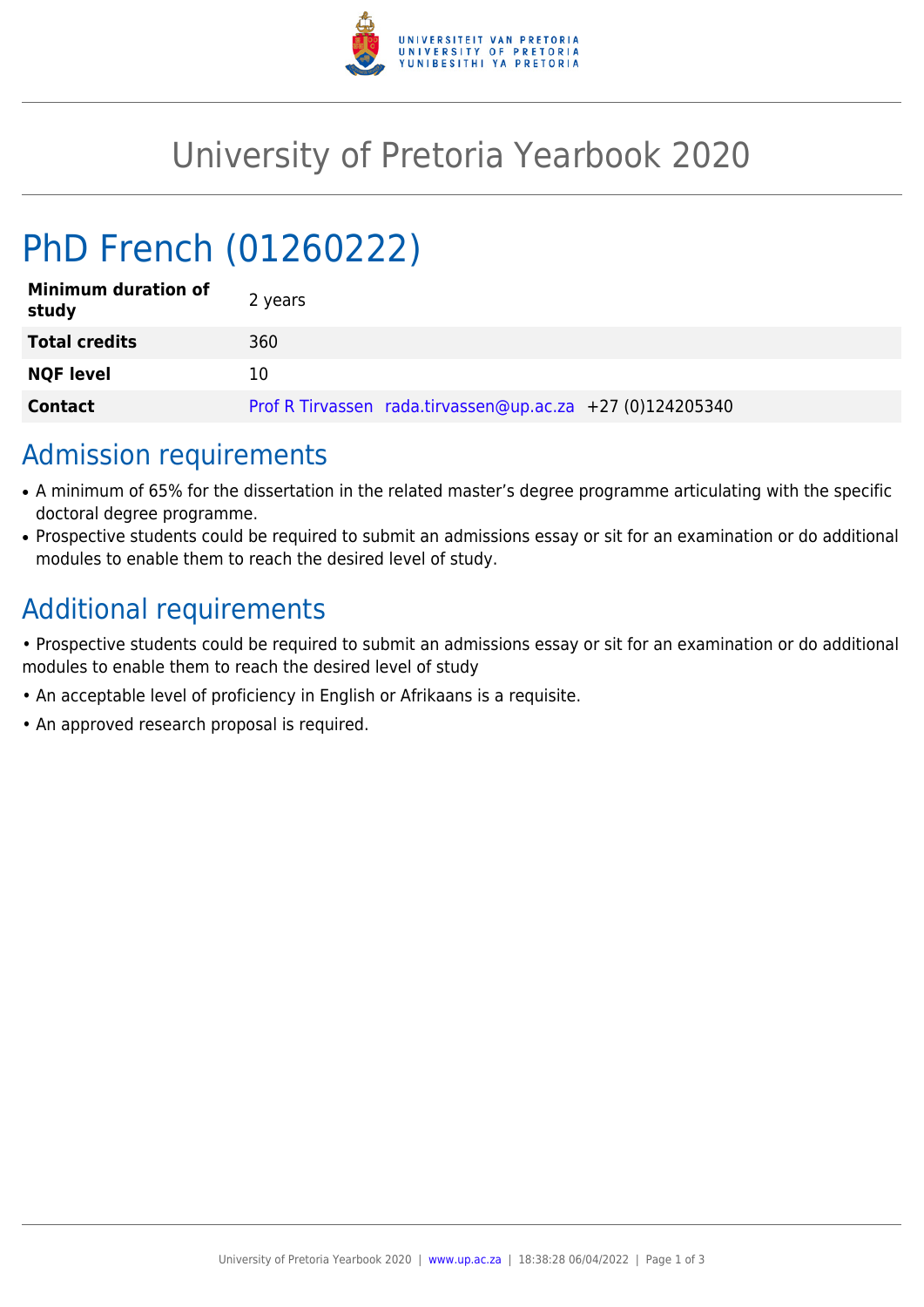

### Curriculum: Year 1

**Minimum credits: 360**

#### **Core modules**

#### **Thesis: French 990 (FRN 990)**

| <b>Module credits</b>         | 360.00                                    |
|-------------------------------|-------------------------------------------|
| <b>Prerequisites</b>          | No prerequisites.                         |
| Language of tuition           | Module is presented in French             |
| <b>Department</b>             | Ancient and Modern Languages and Cultures |
| <b>Period of presentation</b> | Year                                      |